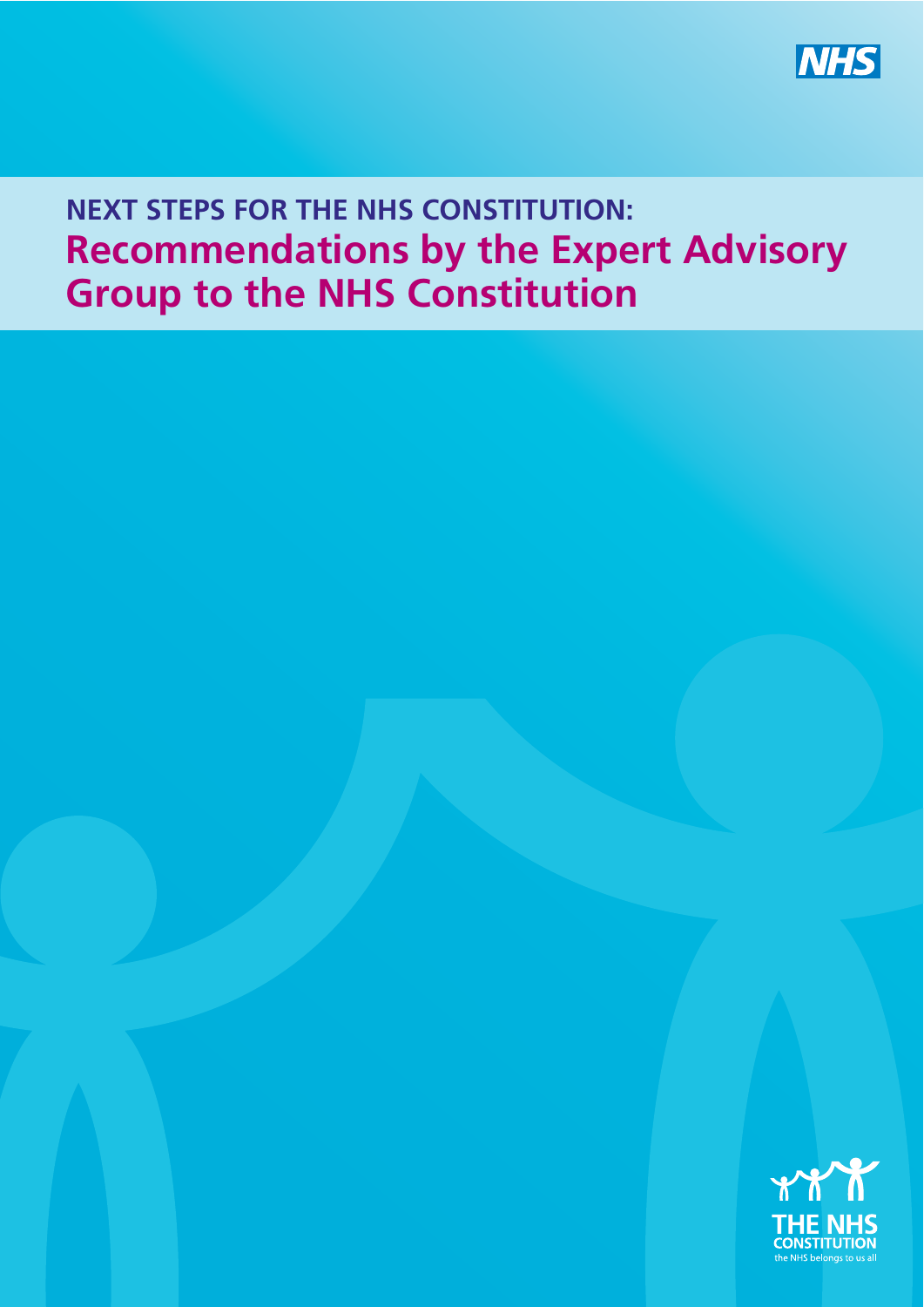# **Contents**

| <b>Section 1: Introduction and background</b><br><b>Section 2: Recommendations</b><br><b>Section 3: Conclusion</b> | 10 <sup>°</sup> |
|--------------------------------------------------------------------------------------------------------------------|-----------------|
|--------------------------------------------------------------------------------------------------------------------|-----------------|

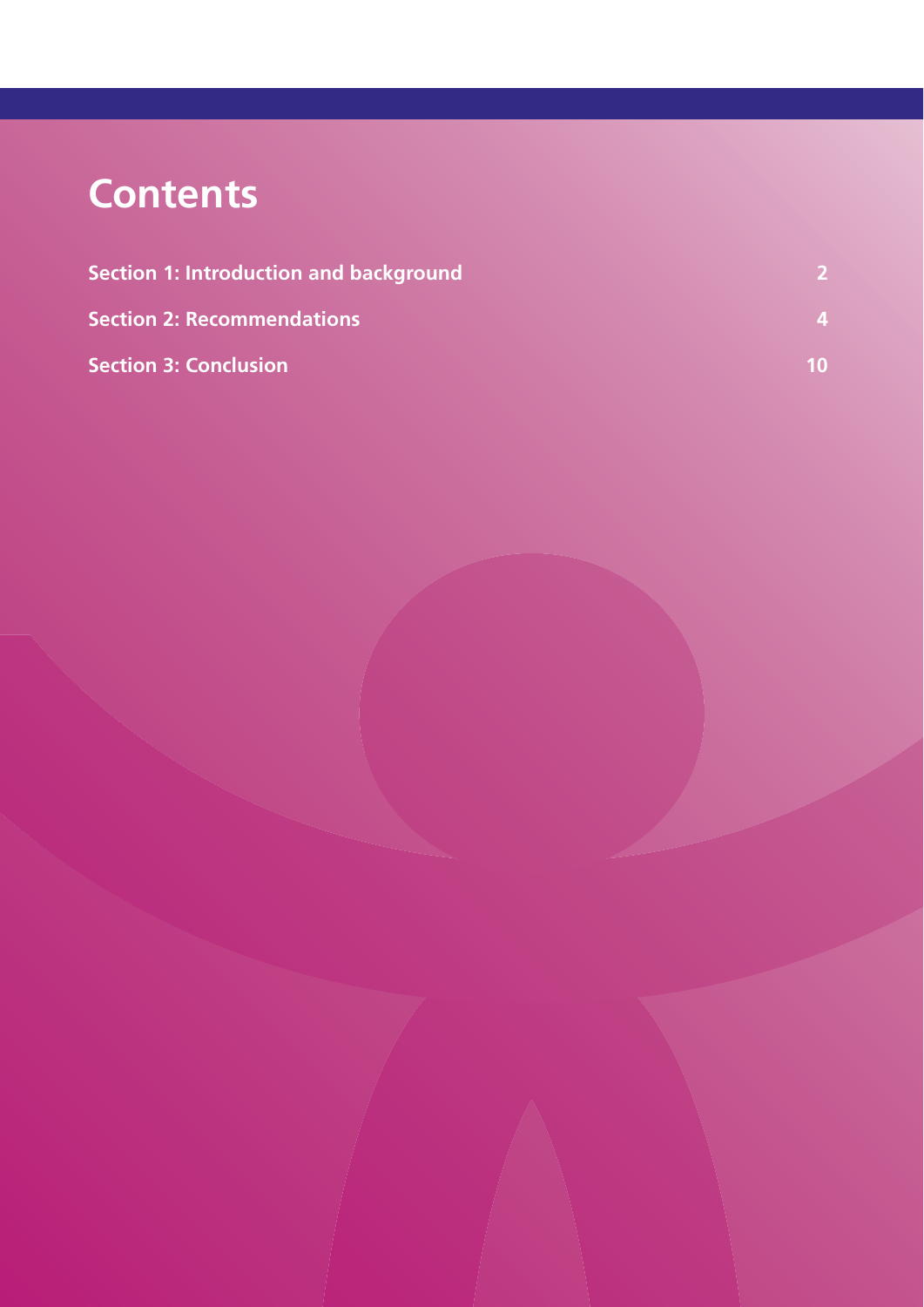## <span id="page-2-0"></span>**Section 1: Introduction and background**

- 1. In this paper, the Expert Advisory Group to the NHS Constitution sets out ten recommendations to the Department of Health, national and local organisations for increasing the impact of the Constitution. These recommendations build on those made by the NHS Future Forum in October 2012.
- 2. Since the introduction of the NHS Constitution in 2009, the health system has undergone significant reform. The changes made to the health and care system in England from 1 April 2013 give the Constitution greater significance, providing a platform for shared values and a unifying approach among the many newly established health bodies. This was recognised in the Health and Social Care Act 2012, which reaffirmed the importance of the Constitution: the Secretary of State now has a duty to have regard to it, as do all NHS bodies. In addition, NHS England and clinical commissioning groups (CCGs) are now required to promote it along with Health Education England. Local authorities, in the exercise of their public health functions, also have a duty to have regard to the Constitution – paving the way for further and better integration with health services.
- 3. Throughout this period of change, the NHS Constitution has continued to be a powerful expression of the values and principles which underpin the NHS, enabling patients, the public and staff to hold the NHS to account. It helps patients and citizens to understand what they can legitimately expect from the NHS and makes clear to staff delivering NHS services what is expected of them as well as their rights as employees.
- 4. But the relevance, visibility and impact of the NHS Constitution in practice and in the day-to-day delivery of NHS services all remain limited. Recent experience has provided a stark demonstration of how far parts of the NHS have fallen short of the principles, values and commitments set out in the Constitution. The final report of the *Mid Staffordshire NHS Foundation Trust Public Inquiry (Francis Inquiry)*, led by Robert Francis QC, dedicated nine of its recommendations to the Constitution.<sup>1</sup> Robert Francis said 'The core values expressed in the Constitution should be given priority of place and the overriding value should be that patients are put first, and everything done by the NHS and everyone associated with it should be informed by this ethos.' In the Government's response to the Francis Inquiry, *Hard Truths: The Journey to Putting Patients First*, all system partners in the NHS signed a statement of common purpose which began with an affirmation of their commitment to the values of the NHS, as set out in the Constitution.<sup>2</sup> Professor Don Berwick's review, *Improving the safety of patients in England*, stated that culture change was needed to ensure patient safety was not overridden by financial concerns, through

<sup>1</sup> Robert Francis, *Report of the Mid Staffordshire NHS Foundation Trust Public Inquiry* (2013) [www.midstaffspublicinquiry.](http://www.midstaffspublicinquiry.com/report) [com/report](http://www.midstaffspublicinquiry.com/report) (accessed 25 February 2014).

<sup>2</sup> Department of Health, *Hard Truths: The Journey to Putting Patients First* (2013) [https://www.gov.uk/government/](https://www.gov.uk/government/uploads/system/uploads/attachment_data/file/259648/34658_Cm_8754_Vol_1_accessible.pdf) [uploads/system/uploads/attachment\\_data/file/259648/34658\\_Cm\\_8754\\_Vol\\_1\\_accessible.pdf](https://www.gov.uk/government/uploads/system/uploads/attachment_data/file/259648/34658_Cm_8754_Vol_1_accessible.pdf) (accessed 25 February 2014).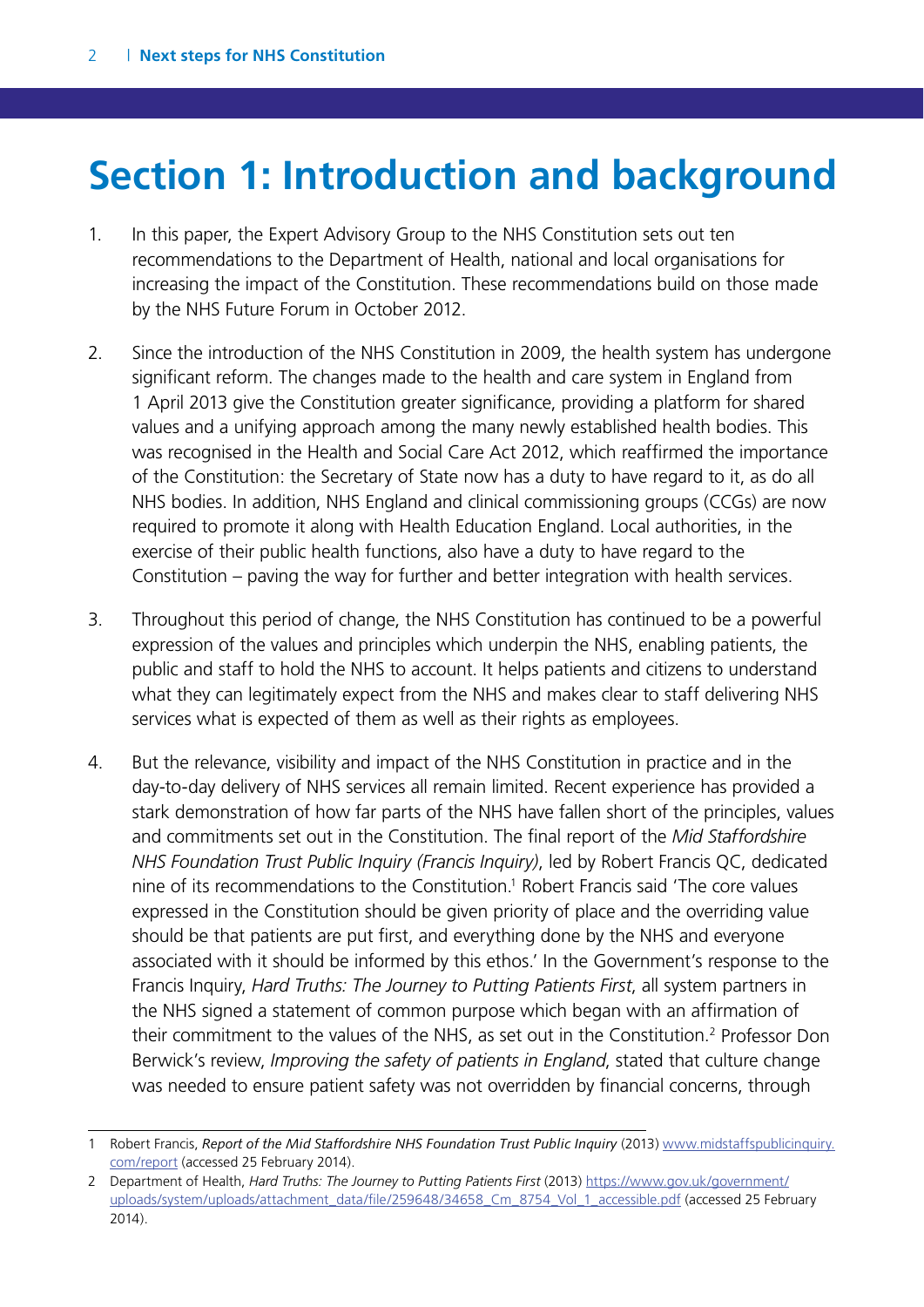'living the values of the NHS Constitution'.3 Camilla Cavendish stated in her review, *An Independent Review into Healthcare Assistants and Support Workers in the NHS and social care settings*, that the 'NHS Constitution sets out an admirable set of pledges, which are simply not being put into practice in too many NHS Trusts'.<sup>4</sup>

- 5. The NHS Future Forum, tasked with making recommendations on strengthening the NHS Constitution, wrote to the Secretary of State on 31 October 2012 setting out its advice.<sup>5</sup> It recommended:
	- further awareness-raising of the Constitution amongst the public and staff;
	- giving the Constitution greater impact so that patients, the public and staff are able to use it to uphold their rights and expectations of the NHS; and
	- revising and strengthening the content of the Constitution to reflect the new system.
- 6. These recommendations were accepted and the Minister of State for Care and Support, Norman Lamb, committed to take them forward.<sup>6</sup> To help the Department of Health (hereinafter the Department) realise these recommendations, the Expert Advisory Group to the NHS Constitution (hereinafter Expert Group) was established in December 2012.
- 7. The Expert Group met for the first time in January 2013 with the immediate task of overseeing the final stage of revisions to the NHS Constitution to bring it up to date with the new system. The Expert Group then met again to agree advice to the Department on ways to increase the impact of the Constitution. The work of the Expert Group took place alongside the *Francis Inquiry* and the reviews set up in its wake.7 Our recommendations take these reviews into consideration where possible, as well as the Government's response to the *Francis Inquiry, Hard Truths: The Journey to Putting Patients First (Hard Truths)*.

<sup>3</sup> National Advisory Group on the safety of patients in England, *A promise to learn – a commitment to act: Improving the*  Safety of Patients in England (2013) [https://www.gov.uk/government/uploads/system/uploads/attachment\\_data/](https://www.gov.uk/government/uploads/system/uploads/attachment_data/file/226703/Berwick_Report.pdf) [file/226703/Berwick\\_Report.pdf](https://www.gov.uk/government/uploads/system/uploads/attachment_data/file/226703/Berwick_Report.pdf) (accessed 25 February 2014).

<sup>4</sup> Camilla Cavendish, *The Cavendish Review: An Independent Review into Healthcare Assistants and Support Workers in the NHS and social care settings* (2013) [https://www.gov.uk/government/uploads/system/uploads/attachment\\_data/](https://www.gov.uk/government/uploads/system/uploads/attachment_data/file/236212/Cavendish_Review.pdf) [file/236212/Cavendish\\_Review.pdf](https://www.gov.uk/government/uploads/system/uploads/attachment_data/file/236212/Cavendish_Review.pdf) (accessed 25 February 2014).

<sup>5</sup> NHS Future Forum, *Letter to the Secretary of State for Health from the NHS Future Forum Working Group on the NHS Constitution* (2012) [https://www.gov.uk/government/uploads/system/uploads/attachment\\_data/file/216966/NHS](https://www.gov.uk/government/uploads/system/uploads/attachment_data/file/216966/NHS-future-forum-letter.pdf)[future-forum-letter.pdf](https://www.gov.uk/government/uploads/system/uploads/attachment_data/file/216966/NHS-future-forum-letter.pdf) (accessed 25 February 2014).

<sup>6</sup> Department of Health, *A consultation on strengthening the NHS Constitution* (2012) [https://www.gov.uk/government/](https://www.gov.uk/government/uploads/system/uploads/attachment_data/file/167913/Consultation-on-strengthening-the-NHS-Constitution.pdf) [uploads/system/uploads/attachment\\_data/file/167913/Consultation-on-strengthening-the-NHS-Constitution.pdf](https://www.gov.uk/government/uploads/system/uploads/attachment_data/file/167913/Consultation-on-strengthening-the-NHS-Constitution.pdf) (accessed 25 February 2014).

<sup>7</sup> Reviews included: National Advisory Group on the safety of patients in England, *A promise to learn – a commitment to act: Improving the safety of patients in England* (2013) https://www.gov.uk/government/uploads/system/uploads/ [attachment\\_data/file/226703/Berwick\\_Report.pdf \(accessed 25 February 2014\) and Professor Sir Bruce Keogh,](https://www.gov.uk/government/uploads/system/uploads/attachment_data/file/226703/Berwick_Report.pdf) *Review into the quality of care and treatment provided by 14 hospital trusts in England: overview report* (2013) http://www.nhs. [uk/NHSEngland/bruce-keogh-review/Documents/outcomes/keogh-review-final-report.pdf \(accessed 25 February 2014\).](http://www.nhs.uk/NHSEngland/bruce-keogh-review/Documents/outcomes/keogh-review-final-report.pdf)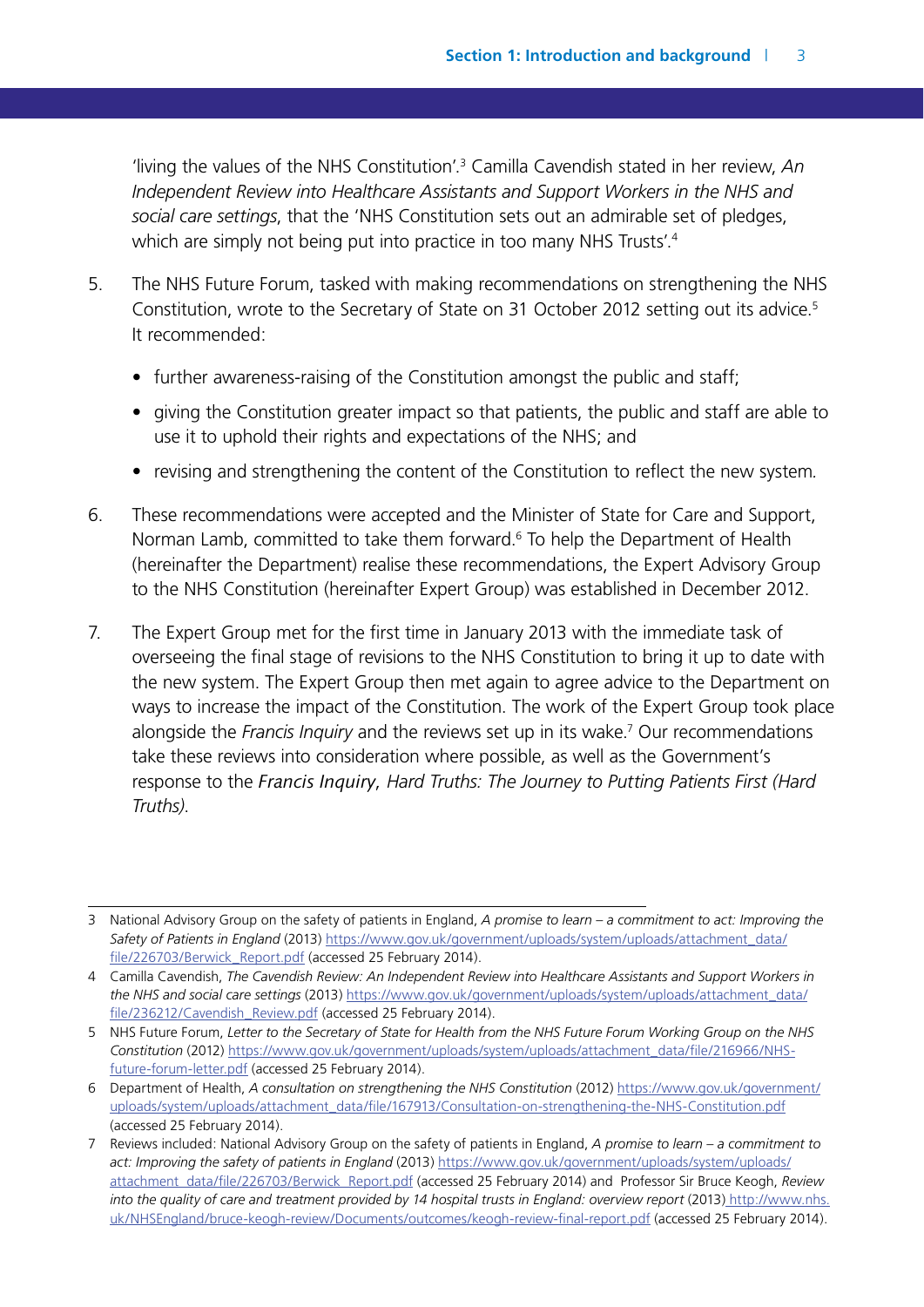### <span id="page-4-0"></span>**Section 2: Recommendations**

- 8. Our recommendations build on those of the NHS Future Forum, setting out specific actions which, if implemented, will go some way to realising one of the headline recommendations made in the *Francis Inquiry*, that 'the NHS Constitution should be the first reference point for all NHS patients and staff'.8 These recommendations are for the Secretary of State, the Department, relevant national and local organisations to take forward. Where possible, we name the organisations that we anticipate having a role in delivering these recommendations. However, the names given do not necessarily constitute a complete list of those responsible. The Expert Group expects all organisations to seriously consider how their work is related to each recommendation. The ten recommendations seek to increase the Constitution's impact through both "top-down" approaches, focusing on NHS leadership, good governance, organisational processes and culture, and "bottom-up" approaches driven by the voluntary sector, patients and their representatives, the public and staff.
- 9. *Recommendation 1: We recommend that the Department, working with other organisations, focuses now on embedding the NHS Constitution and leaves content changes till later.* In *Hard Truths* the Government committed to consult on several amendments to the Constitution as a result of the *Francis Inquiry.* Suggestions for changes have come from other sources too. The Expert Group believes that frequent changes to the Constitution risk undermining its status as an enduring statement. However, we also recognise that the Constitution must evolve and that therefore, there is a balance to be struck. We recommend that no changes are considered until the next legally required report on the effect of the Constitution is published in 2015 and that in the meantime the emphasis is on implementation.
- 10. For the NHS Constitution to have a positive impact on NHS culture it must be embedded in every part of the NHS family: providers of NHS services (whether they are private, voluntary sector or NHS), commissioners, regulators and other national bodies, primary and community services as well as those based in hospitals, the public health community and educators. It has been encouraging to see some of the new national bodies visibly demonstrating their commitment to the Constitution. Since they were established, both NHS England and Health Education England have sought to build the Constitution into their organisational processes, using its values to recruit staff and develop their own local organisational cultures. More needs to be done by senior leaders and managers of all national and local NHS organisations to embed this type of approach within their organisations.

<sup>8</sup> Robert Francis, *[Report of the Mid Staffordshire NHS Foundation Trust Public Inquiry](www.midstaffspublicinquiry.com/report)* (2013) www.midstaffspublicinquiry. com/report (accessed 25 February 2014).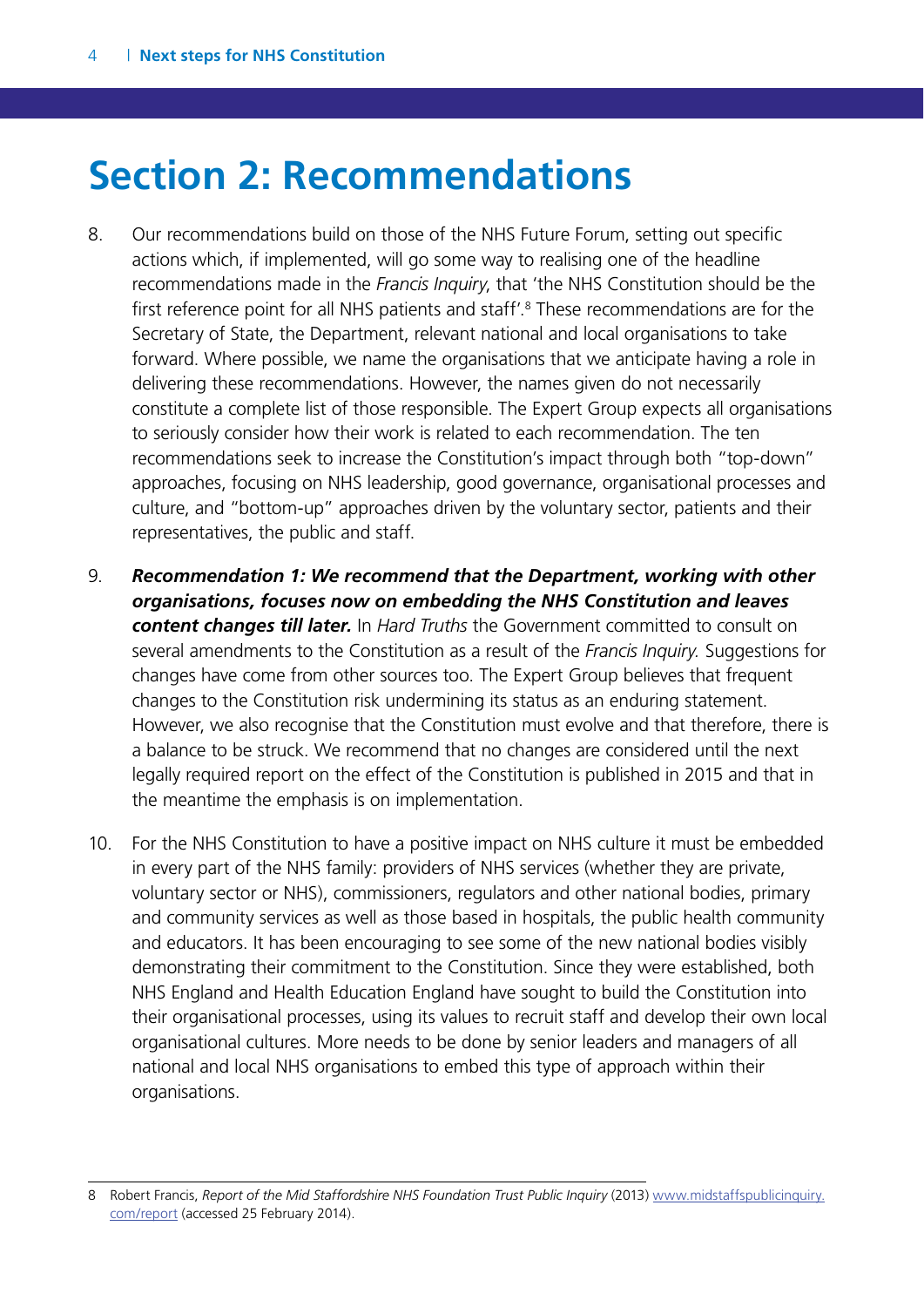- 11. *Recommendation 2: We recommend that the Department, NHS England, the NHS Trust Development Authority (NHS TDA), Monitor, the Care Quality Commission (CQC), and CCGs hold the relevant national and local organisations in the health system to account for fulfilling their duties in relation to the NHS Constitution.* These include embedding the Constitution values and commitments into leadership, contracts, training and all other activity, and challenging those organisations that fail to live by the values enshrined in it. The Constitution should be made visible in all provider settings. In line with the Patients Association's 2012 review of the Constitution we recommend that a particular emphasis is put on making the Constitution visible in primary care settings where the vast majority of patient interactions with the NHS take place.<sup>9</sup> The Department, NHS England, and CCGs need to do more to work with primary care providers to ensure they are aware of the Constitution and the role it should play in primary care services. All health organisations need to own it, use it and be held properly to account for carrying out their functions in line with it. Significant levers of accountability – such as the NHS Outcomes Framework, the Department's mandate to NHS England, the CQC's new fundamental standards and inspection frameworks – must reinforce and be aligned with the Constitution.
- 12. *Recommendation 3: We recommend that a system is developed to effectively monitor the extent to which the rights and pledges in the NHS Constitution are being met, tapping into existing sources of evidence where possible.* **The** Department should work in partnership with NHS England, CQC, the Health and Social Care Information Centre, Monitor, NHS TDA and other bodies where appropriate to develop this. In the 2012 *Report on the effect of the NHS Constitution* the previous Secretary of State, Andrew Lansley, acknowledged that 'What matters most to patients and staff is that the rights and pledges…are delivered. It is therefore important that a clear evidence base for examining this is established'.10 Similarly, a 2013 report by National Voices concluded that the NHS needs to 'monitor, test and review the achievement' of rights to enable the system to see whether rights are making a difference to patients and staff.11 There is a need for a robust and wide evidence base – underpinned by appropriate metrics – to demonstrate the extent to which organisations are meeting the rights and pledges set out in the Constitution. This evidence would enable patients and staff to identify and drive improvements in the quality of care. Where possible this evidence should use existing data sources rather than creating new and potentially burdensome processes.

<sup>9</sup> Patients Association, *The NHS Constitution: Fact or Fiction?*(2012) [http://www.patients-association.com/Portals/0/Public/](http://www.patients-association.com/Portals/0/Public/Files/Research%20Publications/NHS%20Constitution%20Report_Fact%20or%20Fiction.pdf) [Files/Research%20Publications/NHS%20Constitution%20Report\\_Fact%20or%20Fiction.pdf](http://www.patients-association.com/Portals/0/Public/Files/Research%20Publications/NHS%20Constitution%20Report_Fact%20or%20Fiction.pdf) (accessed 25 February 2014).

<sup>10</sup> Department of Health, *Report on the effect of the NHS Constitution* (2012) [https://www.gov.uk/government/](https://www.gov.uk/government/publications/report-on-the-effect-of-the-nhs-constitution) [publications/report-on-the-effect-of-the-nhs-constitution](https://www.gov.uk/government/publications/report-on-the-effect-of-the-nhs-constitution) (accessed 25 February 2014).

<sup>11</sup> Don Redding, *The teeth in the NHS Constitution: the case of the right to NICE approved treatments* (2013) [http://www.](http://www.nationalvoices.org.uk/sites/www.nationalvoices.org.uk/files/the_teeth_in_the_nhs_constitution_24-5-13_final.pdf) [nationalvoices.org.uk/sites/www.nationalvoices.org.uk/files/the\\_teeth\\_in\\_the\\_nhs\\_constitution\\_24-5-13\\_final.pdf](http://www.nationalvoices.org.uk/sites/www.nationalvoices.org.uk/files/the_teeth_in_the_nhs_constitution_24-5-13_final.pdf) (accessed 25 February 2014).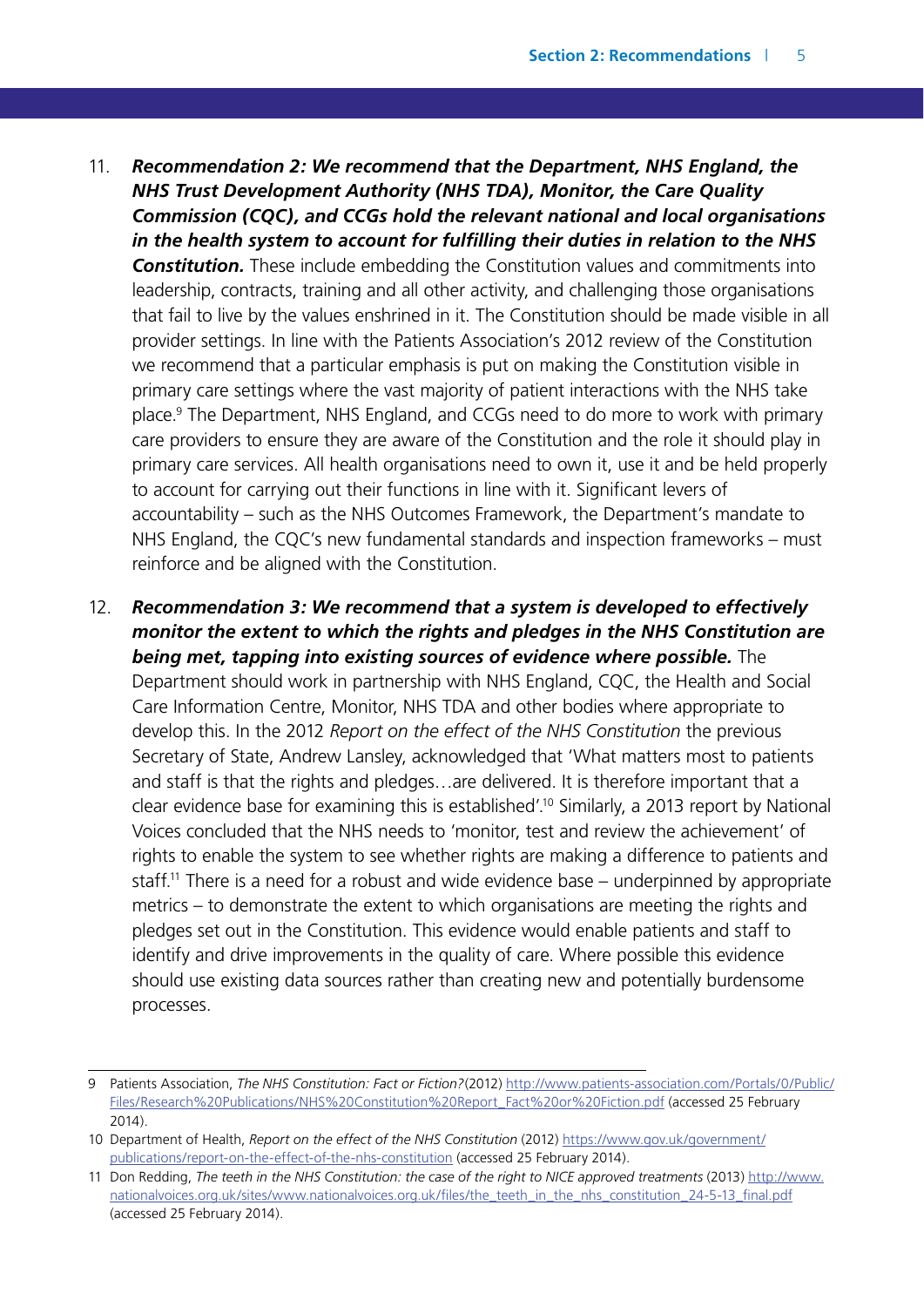- 13. Despite the importance of the NHS Constitution, awareness continues to be low amongst patients, the public and staff at all levels. Even those who have heard of the Constitution are far less likely to be able to describe what it contains or how that content might be used in practice. We echo the NHS Future Forum's call to do more to increase awareness and understanding of the Constitution so that it can influence and shape every day experiences and practices. People need to first be aware of the Constitution if they are to be able to use it to improve their experience of health care.
- 14. There has never been a national campaign to raise awareness of the NHS Constitution aimed at patients and the public. The awareness raising efforts aimed at staff have often been patchy and half-hearted. *Recommendation 4: We recommend that the Department, in partnership with NHS England, HEE, CCGs and other bodies drive and fund such a campaign.* The campaign needs sufficient resources, including communications, social marketing and social media expertise. It will benefit from the involvement of local Healthwatch, as well as the voluntary and community sector, especially to engage and inform marginalised and disadvantaged communities. It needs to tap into the positive energy for change that exists throughout the NHS and which is exemplified in grassroots initiatives such as NHS Change Day<sup>12</sup> – for example, by establishing a dedicated NHS Constitution Week. Where possible, links should be made with existing campaigns, such as the 6C's campaign within the nursing profession.<sup>13</sup> The Department and NHS England should consider promoting specific parts of the Constitution in more focused campaigns.
- 15. The necessary length and complexity of the full NHS Constitution and Handbook make them difficult for patients and citizens to use. *Recommendation 5: We recommend that the Department works with others, including voluntary sector organisations, to produce a range of easy-read and much shorter summary versions.* These should be a central feature of an awareness-raising campaign, though care must be taken in the drafting to ensure that the impact of the Constitution is not diluted. Versions should also be developed that are tailored to specific audiences, for example young people, people with physical or learning disabilities, those with mental health conditions and carers.
- 16. There is a need to share good practice, both in embedding and in bringing the NHS Constitution to life, including recognising and celebrating individual members of staff, teams, service areas and organisations who uphold and embody its values. The Expert Group heard a number of suggestions, which we would encourage the organisations detailed below to explore and take forward, including:
	- developing the online presence of the Constitution through a dedicated and interactive webpage, in partnership with an existing website such as NHS Choices, for patients

<sup>12</sup> NHS Change Day https://changeday.nhs.uk/ (accessed 4 March 2014).

<sup>13</sup> Commissioning Board Chief Nursing Officer and DH Chief Nursing Adviser, *Compassion in Practice* (2012) http://www. [england.nhs.uk/wp-content/uploads/2012/12/compassion-in-practice.pdf \(accessed 4 March 2014\). practice.pdf](http://www.england.nhs.uk/wp-content/uploads/2012/12/compassion-in-practice.pdf) (accessed 4 March 2014).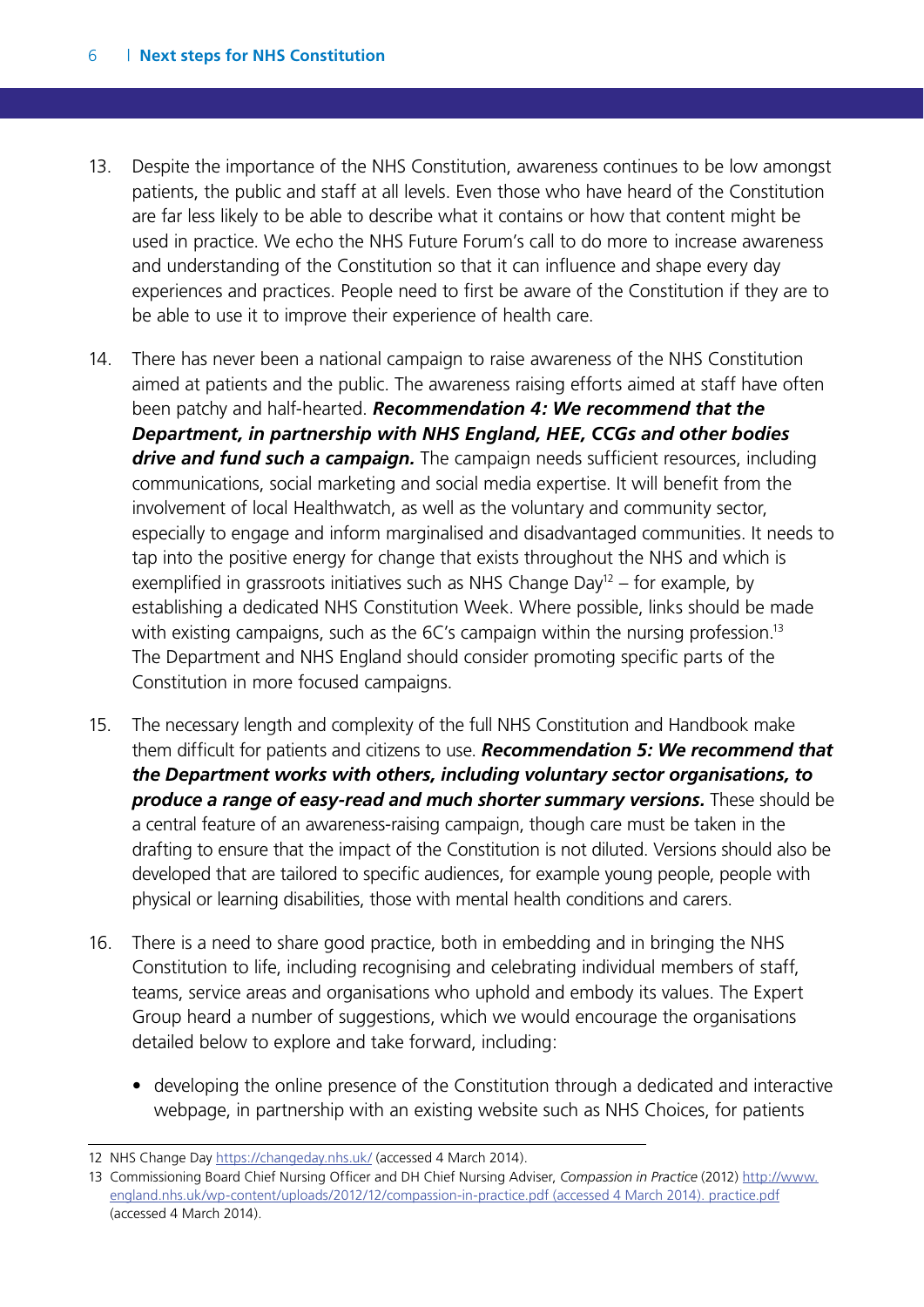and the public to access information about the rights and pledges in the Constitution, what they can expect when using NHS services and where they can contribute patient experience stories. This could be one way of gathering qualitative evidence of awareness and the extent to which the rights and pledges in the Constitution are being upheld (NHS England should consider its role in this);

- ensuring the Constitution is promoted and information (including details of the rights and pledges, as well as practical advice on how patients can exercise these rights) is made available in all health care settings and on the websites of all organisations providing services to the NHS (NHS England, NHS TDA, Monitor, Health Education England, NICE and CCGs should consider their role in this);
- encouraging provider organisations to identify Constitution 'Champions' making use of existing groups, for example the Caremakers (similar to Olympic "Games Makers")<sup>14</sup> (NHS England, NHS TDA, Monitor, Health Education England and CCGs should consider their role in this);
- training staff and advocates to help people understand their rights and how to exercise them (Health Education England, Healthwatch England and local Healthwatch organisations should consider their role in this);
- $\bullet$  developing a webpage for staff, containing information about the Constitution and facilitating the sharing of ideas on how to put its values into action in their own jobs. This should build on the work already being implemented on values based recruitment<sup>15</sup> (Health Education England and NHS Employers should consider their role in this);
- considering a Constitution-sponsored award, for example, linking in with an existing national awards scheme to recognise staff and organisations that have successfully embedded the Constitution in their services (the Department, NHS England, Health Education England should consider their role in this).
- 17. The Rt. Hon Ann Clwyd MP and Professor Tricia Hart's *Review of the NHS Hospitals Complaints System* highlighted that many patients, families and staff members feel they cannot give feedback, raise concerns or make complaints for fear of the consequences.<sup>16</sup> This is unacceptable. On the contrary, providing feedback helps the NHS to improve and is one of the patient responsibilities set out in the NHS Constitution.17 Additionally, the review found that 'too often patients feel uncertain or confused when they feel they have

<sup>14</sup> NHS Employers, *Care Makers Hub* <http://www.nhsemployers.org/caremakers/Pages/Home.aspx>(accessed 25 February 2014).

<sup>15</sup> NHS Employers, *Recruiting for values* [\(2014\) http://www.nhsemployers.org/RecruitmentAndRetention/values/Pages/](http://www.nhsemployers.org/RecruitmentAndRetention/values/Pages/Recruiting-for-values.aspx) Recruiting-for-values.aspx (accessed 4 March 2014).

<sup>16</sup> Right Honourable Ann Clwyd MP and Professor Tricia Hart, *A Review of the NHS Hospitals Complaints System: Putting*  Patients Back in the Picture [\(2013\) www.gov.uk/government/uploads/system/uploads/attachment\\_data/file/255615/](www.gov.uk/government/uploads/system/uploads/attachment_data/file/255615/NHS_complaints_accessible.pdf) NHS\_complaints\_accessible.pdf (accessed 25 February 2014).

<sup>17</sup> Department of Health, *The NHS Constitution: the NHS belongs to us all* (2013) https://www.gov.uk/government/ [uploads/system/uploads/attachment\\_data/file/170656/NHS\\_Constitution.pdf \(accessed 25 February 2014\).](https://www.gov.uk/government/uploads/system/uploads/attachment_data/file/170656/NHS_Constitution.pdf)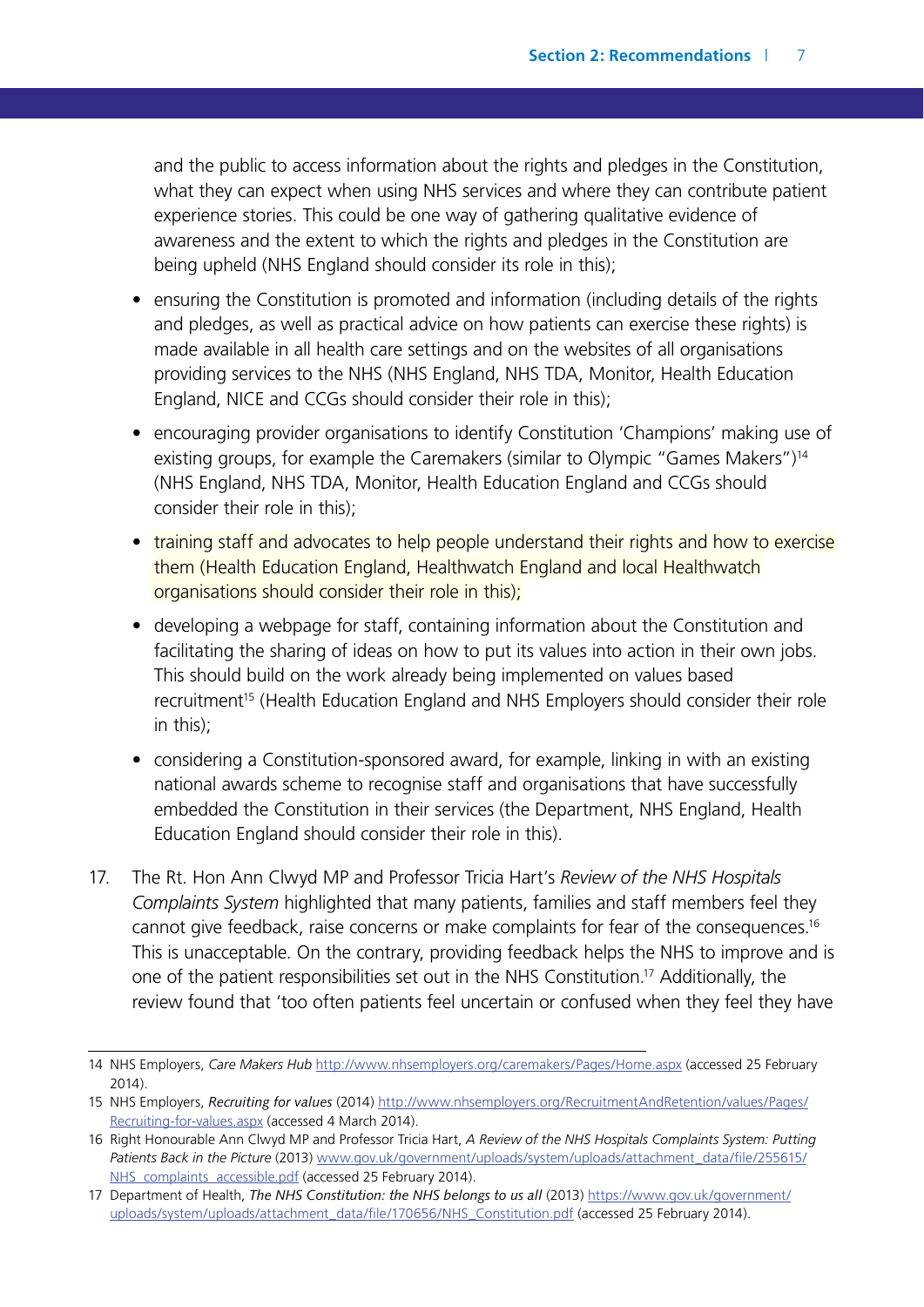a problem. Some never complain because they feel it may be unjustified or because they think staff are too busy. Others may lack confidence or feel intimidated or find the complaints procedure hard to understand, too complex or tiring'.18 The Constitution should be a source of support and information for people when they have a problem, helping to inform them about what they can expect when using NHS services and providing them with reassurance that any feedback or complaint they make will not have an adverse impact on their care.

- 18. *Recommendation 6: We recommend that a guide to complaints and feedback is developed as a supplement to the NHS Constitution to provide greater clarification for people on how to use the complaints process.* The Department should work with the Parliamentary and Health Service Ombudsman, Healthwatch England, the Local Government Ombudsman, the Local Government Association and NHS England to produce this. Many people do not know where to turn when they have a concern or complaint about a health or social care service. There are multiple local and national complaints systems, regulators and contact points, meaning the system is hard to navigate and few people are able to find a timely resolution for their complaint. A guide is needed to help patients, their carers and families, and members of the public understand how to make their views known and how to make best use of complaints procedures where necessary. This supplement should focus on practical guidance for patients and service users wishing to provide feedback or make a complaint about NHS services, and should sit alongside the Constitution so that people are clear about what to do if they feel that their care has fallen short of the rights and pledges set out in the Constitution.
- 19. Further consideration should also be given to how the NHS Constitution can be better integrated into the complaints system. For example, if a complaint identifies that care has fallen short of the rights set out in the Constitution, a clear explanation should be given to the complainant as to how processes have been reviewed and improved to prevent it occurring again in the future.
- 20. *Recommendation 7: We recommend that the specific behaviours associated with NHS Constitution rights are clearly defined to enable staff and patients to better understand what to expect from, and how to improve, their experience of NHS care, in particular through the work NHS England is undertaking to embed patient rights.* This approach, which has been pioneered by Macmillan Cancer Support,<sup>19</sup> as well as a number of NHS providers such as Guy's and St Thomas',<sup>20</sup> makes

<sup>18</sup> Right Honourable Ann Clwyd MP and Professor Tricia Hart, *A Review of the NHS Hospitals Complaints System: Putting Patients Back in the Picture* (2013) [www.gov.uk/government/uploads/system/uploads/attachment\\_data/file/255615/](http://www.gov.uk/government/uploads/system/uploads/attachment_data/file/255615/NHS_complaints_accessible.pdf) [NHS\\_complaints\\_accessible.pdf](http://www.gov.uk/government/uploads/system/uploads/attachment_data/file/255615/NHS_complaints_accessible.pdf) (accessed 25 February 2014).

<sup>19</sup> Governance International, *The Values Based Standard™ of Macmillan Cancer Support: A quality framework for improving both patient and staff experience through co-production* (2013) [http://www.govint.org/good-practice/](http://www.govint.org/good-practice/case-studies/the-values-based-standard-of-macmillan-cancer-support/) [case-studies/the-values-based-standard-of-macmillan-can](http://www.govint.org/good-practice/case-studies/the-values-based-standard-of-macmillan-cancer-support/) (accessed 25 February 2014).

<sup>20</sup> Guy's and St Thomas', *Values and Behaviours Framework* (2012) http://www.guysandstthomas.nhs.uk/resources/ [careers/values-and-behaviours-framework.pdf \(accessed 4 March 2014\).](http://www.guysandstthomas.nhs.uk/resources/careers/values-and-behaviours-framework.pdf)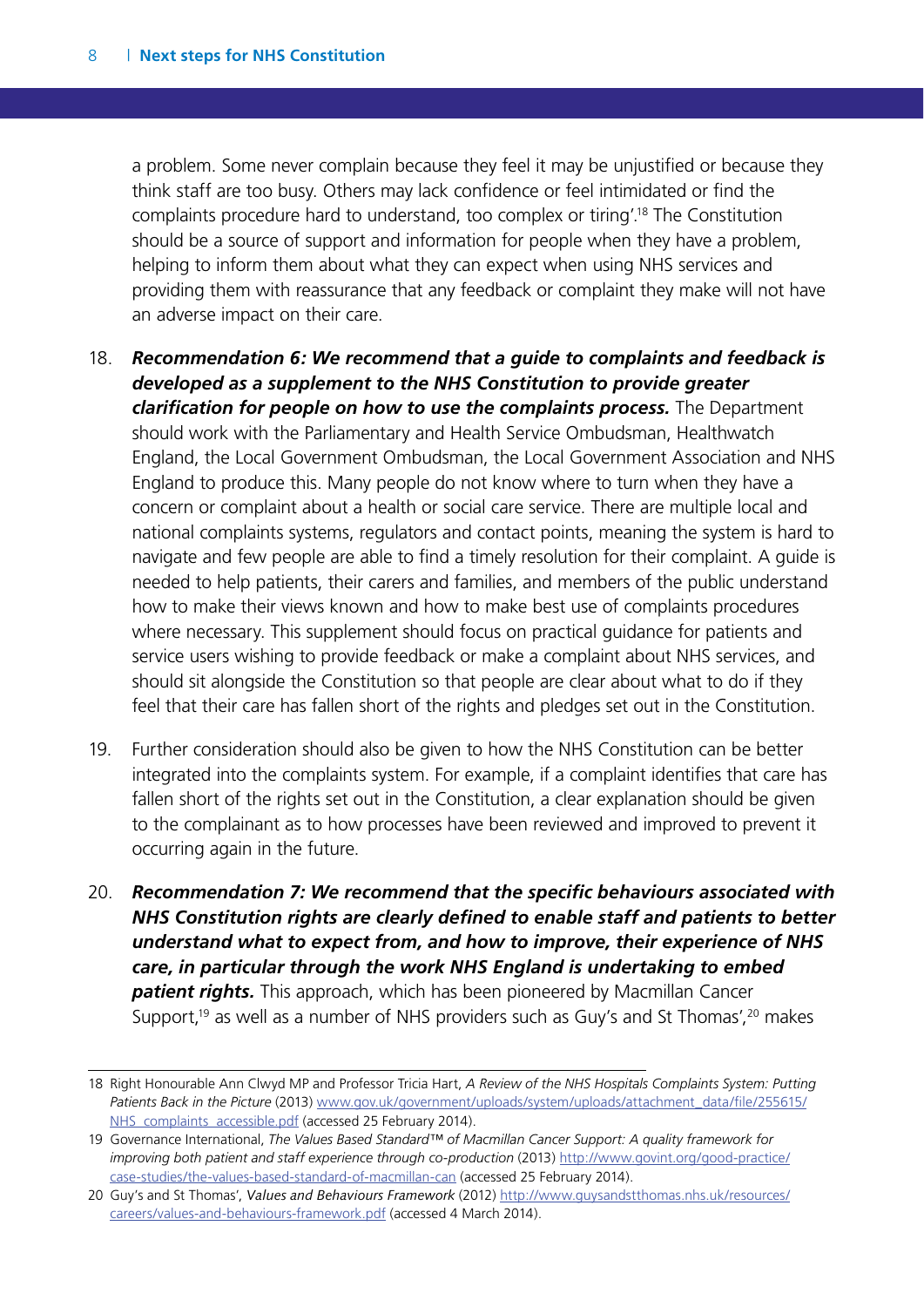existing NHS Constitution rights clear and understandable by defining the behaviours expected from staff and ways in which poor experiences can be challenged by patients. It can also provide a useful framework for staff to consider detailed patient feedback from the Friends & Family Test and ensure that patients have the opportunity to give feedback.<sup>21</sup> The behaviours should be audited by patients or service users and linked to complaints handling.

- 21. *Recommendation 8: We recommend that NHS England, working with the voluntary sector and CCGs, develops ways to engage and support patients in understanding their responsibilities as well as their rights, and address barriers that may prevent patients exercising responsibility for their health.* The NHS Constitution already contains responsibilities intended for patients. In the current financial context, patients need more help to understand the role they can play in making NHS resources go further for the benefit of all patients.
- 22. *Recommendation 9: We see the Healthwatch network as a key player in bringing the content of the NHS Constitution to life in order to help patients and citizens, and we recommend that they formulate detailed plans for doing this, building on Healthwatch England's work to develop a consumer rightsbased framework that sets out the public's expectations of health and social care services*. 22
- 23. In considering the need to give the NHS Constitution more "teeth" the Expert Group has examined the question of legal force. While the Constitution sets out a number of legally enforceable rights underpinned by different pieces of legislation, it is not in itself a route of enforcement. In the post-Francis world this settlement strikes the Expert Group as weak and unsatisfactory. Far from being a lawyer's charter the Constitution has barely pricked public consciousness. The Government's response to the Francis inquiry includes commitments to create a new statutory duty of candour and a new criminal offence of wilful neglect. The failings in Stafford and in other cases have changed the mood about the role of the law in ensuring acceptable standards of care and the Constitution now looks out of kilter with that mood.
- 24. *Recommendation 10: We recommend that the Department considers and brings forward recommendations for strengthening the enforceability of the NHS*  **Constitution.** When amendments to the Constitution are next consulted on in 2015, consideration should be given to whether the legal duties relating to the Constitution are sufficient, as well as how non-statutory mechanisms can best be exploited to enforce the Constitution, for example NHS England's CCG assurance framework.

<sup>21</sup> NHS Choices, *The NHS Friends and Family Test* http://www.nhs.uk/NHSEngland/AboutNHSservices/Pages/nhs-friendsand-family-test.aspx (accessed 4 March 2014).

<sup>22</sup> Healthwatch England, *Annual Report 2012/13*, [http://www.healthwatch.co.uk/sites/default/files/full-report-2012-13\\_0.pdf](http://www.healthwatch.co.uk/sites/default/files/full-report-2012-13_0.pdf) (accessed 25 February 2014).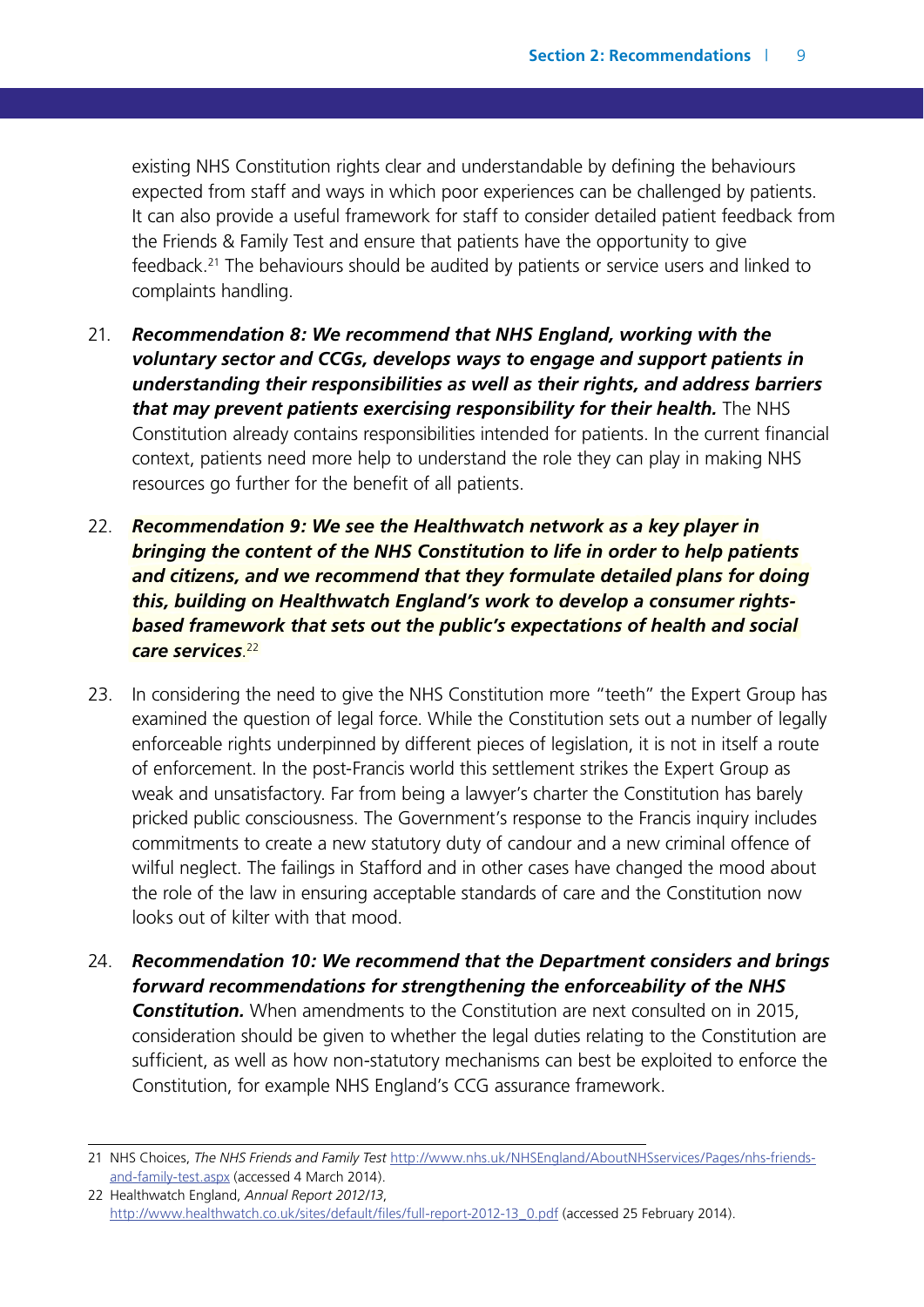### <span id="page-10-0"></span>**Section 3: Conclusion**

- 25. The principles, values, rights and pledges of the NHS Constitution have too often seemed more aspirations than reality. This must change. To make the transition from warm words to reality, the entire NHS must accept responsibility for implementing the Constitution and living its values in everything it does.
- 26. Our recommendations are aimed at achieving this. They lay out ways to make the NHS Constitution more visible, accessible for and applicable to patients, the public and staff. We urge the Department, in partnership with relevant national and local organisations to take these recommendations forwards so that the Constitution, its principles, values, rights and pledges are lived out in practice as well as in theory.